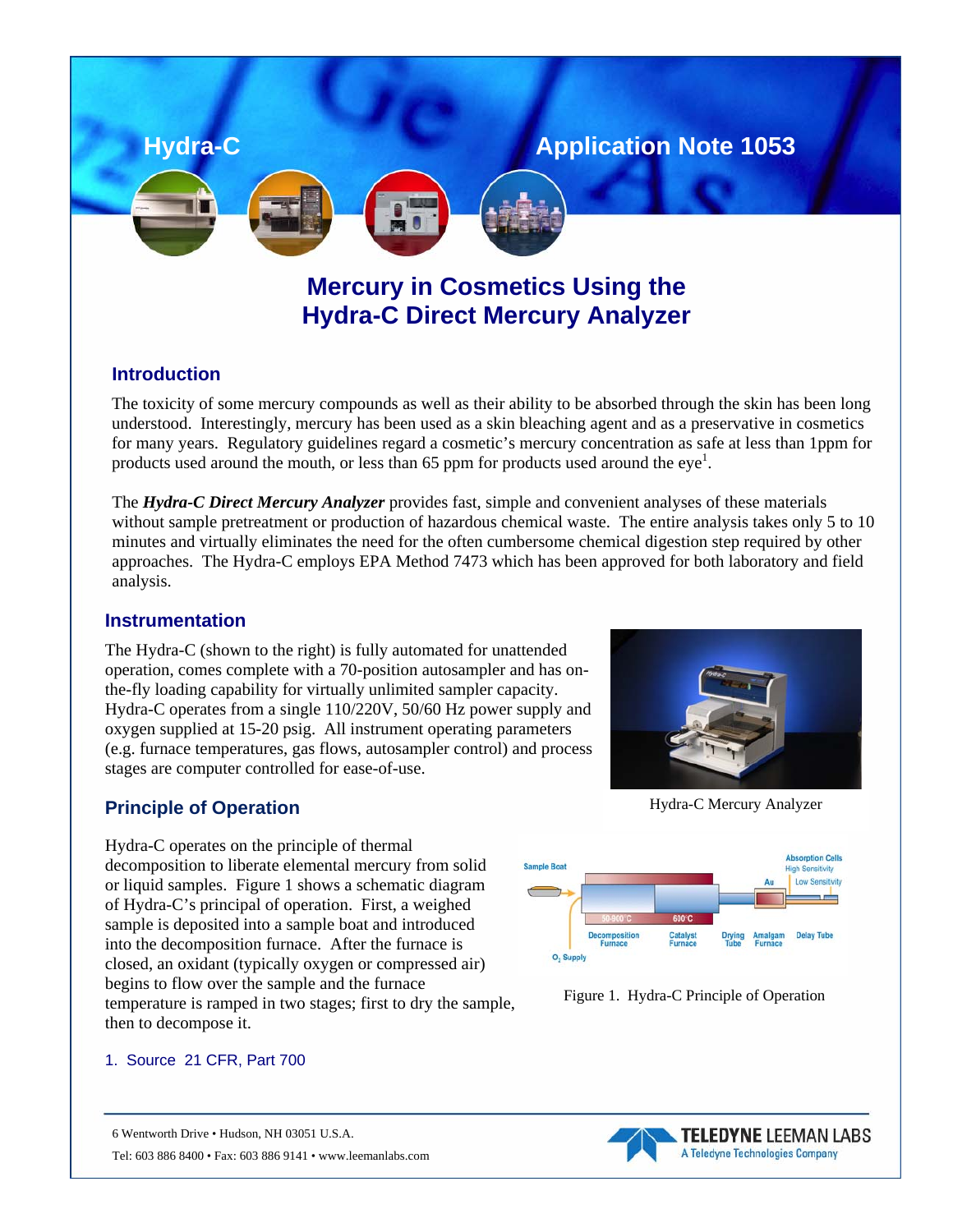The analytical process typically involves combusting (thermal decomposition) the sample at high temperatures with oxygen; although, for some applications gentle heating of the sample in the air is adequate to release the mercury. During the combustion step the evolved gases are carried through a heated catalyst to produce free mercury while removing halogens, nitrogen oxides, and sulfur oxides. The remaining combustion products including elemental mercury (Hg) are swept first through a dryer and then through a gold amalgamation trap where all elemental mercury is captured. Following the decomposition step, the amalgamation trap is heated and the free mercury is carried into an atomic absorption spectrometer. The mercury level is reported using a wide dynamic range detection system that operates from 0.005 ng (its detection limit) to its upper limit of 1000 ng. For applications requiring significantly higher detection capability an optional high range detection system is available which can be used to analyze samples containing up to 20,000 ng of Hg.

## **Experimental**

Samples of face powder, lipstick, face cream and nail polish were obtained from international sources. The samples were analyzed in triplicate using the Hydra-C.

Table I shows the instrument parameters employed for the samples analyzed using the Hydra-C. For this analysis nickel boats were used for all samples.

| <b>Parameter</b>            | <b>Setting</b>               |
|-----------------------------|------------------------------|
| Dry                         | $300^{\circ}$ C for 70 sec.  |
| Decomposition               | $800^{\circ}$ C for 350 sec. |
| Catalyst                    | $600^{\circ}$ C              |
| <b>Catalyst Wait Period</b> | $60$ sec.                    |
| Gold Trap                   | $600^{\circ}$ C for 30 sec.  |
| Measurement                 | $100 \text{ sec.}$           |
| Oxidant Gas Flow            | 350 ml/min $(O2)$            |

#### **Table I: System Parameters**

## **Calibration**

Calibration was completed using aqueous standards prepared in  $1.0\%$  HNO<sub>3</sub> from Plasma-Pure 100 ppm stock Hg solution. Working standards were blank, 0.1, 1.0 and 10.0 ppm. Calibration plots are displayed as microabsorbance of Hg versus mass of mercury. The low calibration covers the 0-25 ng range and the high calibration covers the 25-400 ng range.